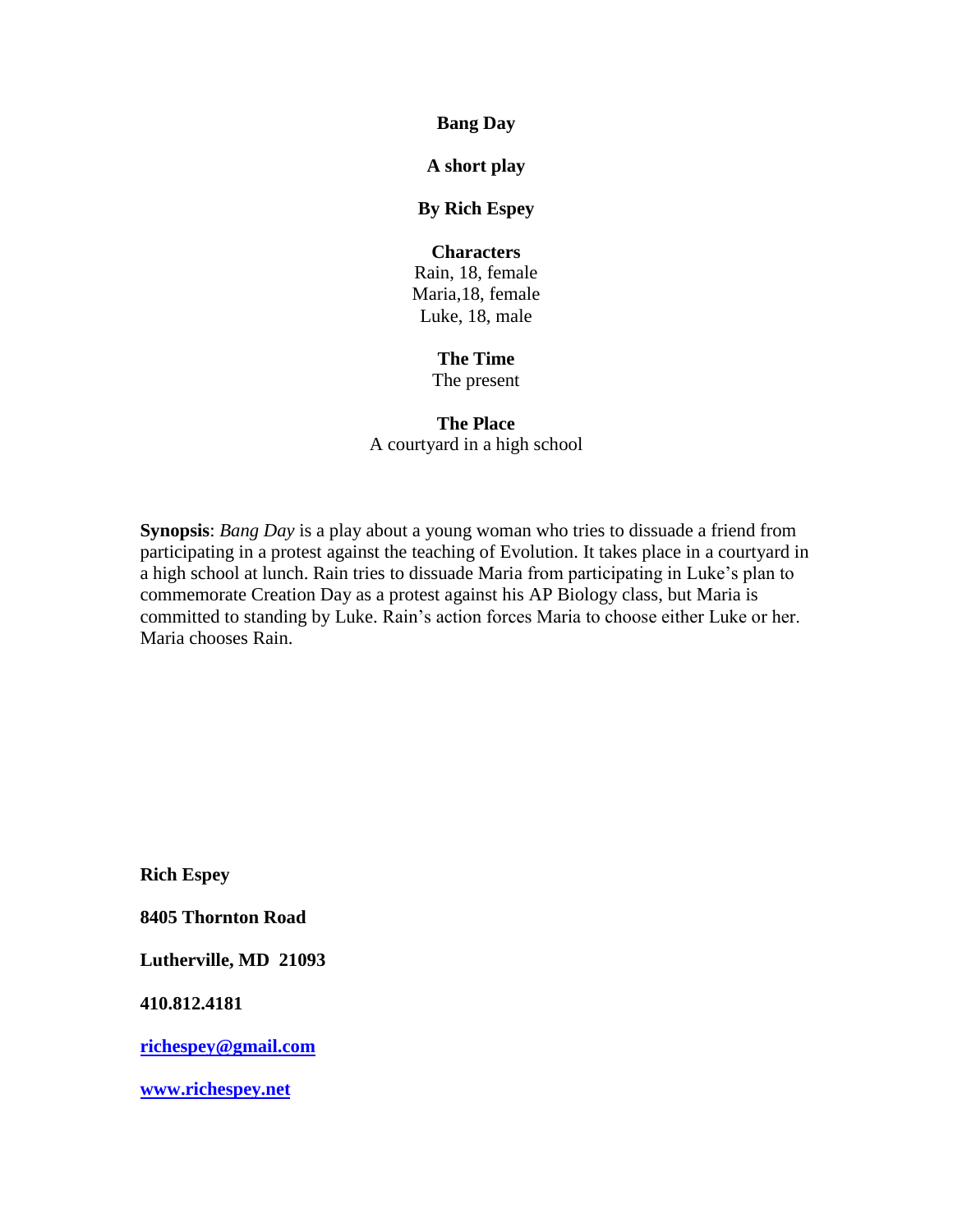# **Bang Day**

|                                    | A courtyard in a high school. MARIA and RAIN,<br>both 18, are sitting with books. MARIA wears a<br>skirt and has a green hair ribbon. RAIN has<br>piercings, wears pants and has a lunch bag. |
|------------------------------------|-----------------------------------------------------------------------------------------------------------------------------------------------------------------------------------------------|
| Do you want some of my lunch?      | <b>RAIN</b>                                                                                                                                                                                   |
| I'm fine.                          | <b>MARIA</b>                                                                                                                                                                                  |
| You didn't eat anything. Again.    | <b>RAIN</b>                                                                                                                                                                                   |
| I ate.                             | <b>MARIA</b>                                                                                                                                                                                  |
| I didn't see you -                 | <b>RAIN</b>                                                                                                                                                                                   |
| I ate, all right?                  | <b>MARIA</b>                                                                                                                                                                                  |
| Relax. I have an extra apple -     | <b>RAIN</b>                                                                                                                                                                                   |
| I'm not hungry!                    | <b>MARIA</b>                                                                                                                                                                                  |
| Ok, chill. Jesus.                  | <b>RAIN</b>                                                                                                                                                                                   |
| I'm going out with Luke later, OK? | <b>MARIA</b>                                                                                                                                                                                  |
| Fine.                              | <b>RAIN</b>                                                                                                                                                                                   |
| A big dinner, so don't worry.      | <b>MARIA</b>                                                                                                                                                                                  |
| I wasn't worried.                  | <b>RAIN</b>                                                                                                                                                                                   |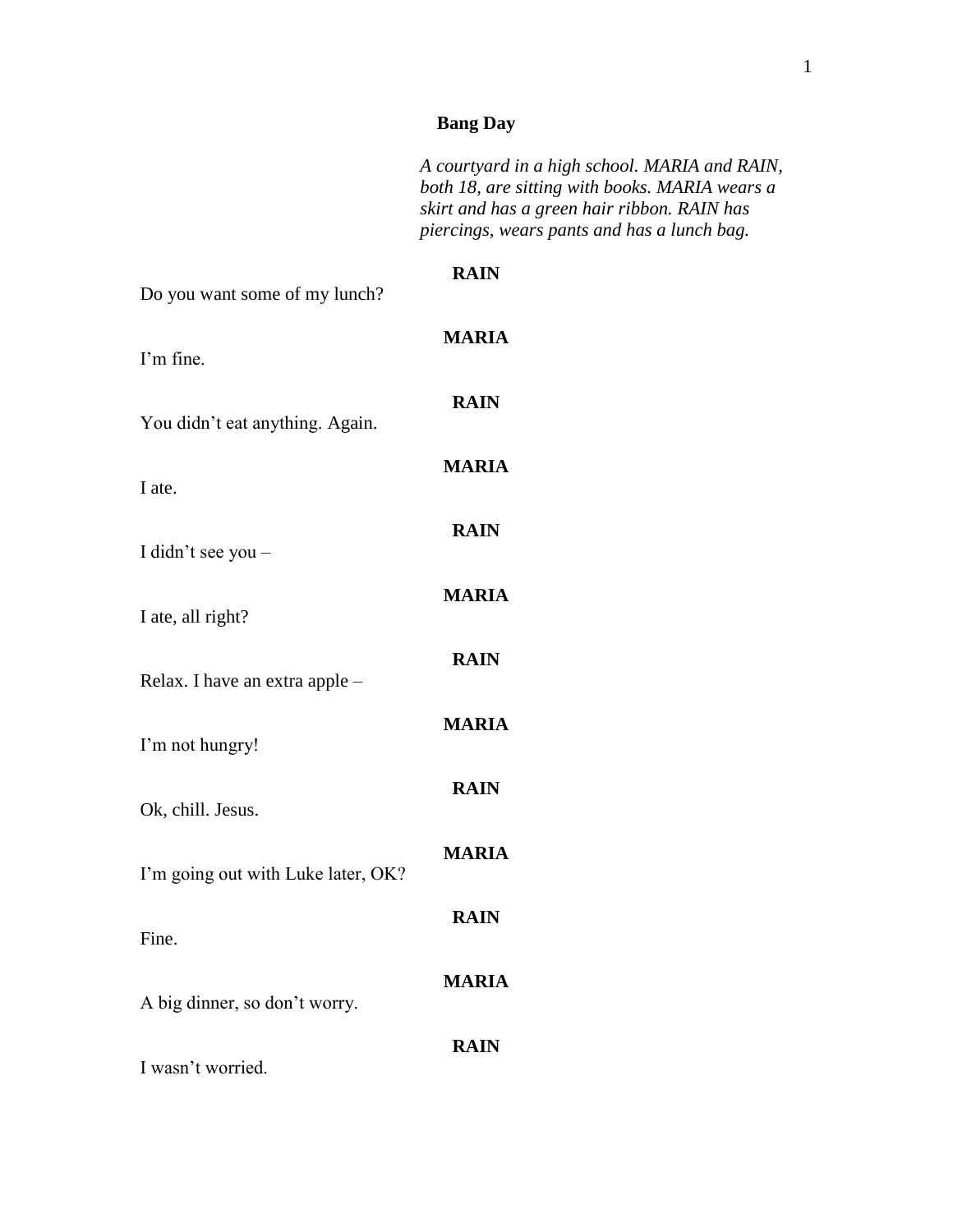| For our anniversary.                                   | <b>MARIA</b> |
|--------------------------------------------------------|--------------|
| God.                                                   | <b>RAIN</b>  |
| And I wish you wouldn't do that.                       | <b>MARIA</b> |
| Offer you an apple?                                    | <b>RAIN</b>  |
| Take the Lord's name in vain.                          | <b>MARIA</b> |
| Oh, Jesus.                                             | <b>RAIN</b>  |
| Rain, I'm serious!                                     | <b>MARIA</b> |
| Whatever. (beat) You don't have to do this.            | <b>RAIN</b>  |
| I know.                                                | <b>MARIA</b> |
|                                                        | <b>RAIN</b>  |
| But you're going to.                                   | <b>MARIA</b> |
| Wellyeah.                                              | <b>RAIN</b>  |
| Because it's what your boyfriend and his buddies want? | <b>MARIA</b> |
| It's not 'cause of Luke.                               | <b>RAIN</b>  |
| I thought you really liked Mr. Wagner.                 | <b>MARIA</b> |
| I do, but                                              |              |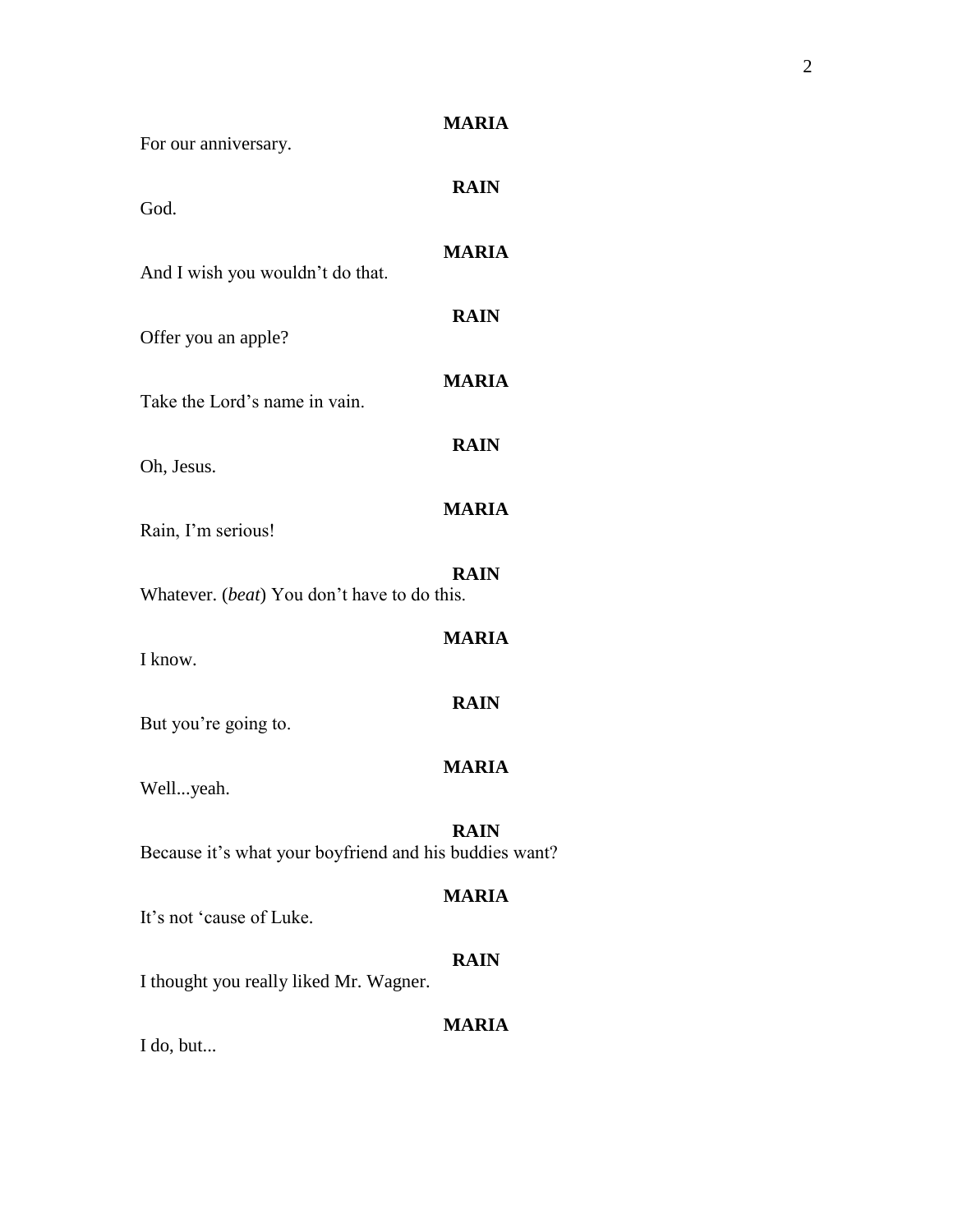### **RAIN**

*LUKE, 18, enters, with a package.*

### **LUKE**

I got something for you.

## **MARIA**

For our anniversary?

### **LUKE**

Yeah. Kind of. Well, yeah. In honor of today. Happy Creation Day.

### **RAIN**

Maria, please tell me you do not honestly believe that today is the anniversary of the creation of the Earth, and that this is Earth's six thousand and thirteenth birthday.

*MARIA opens the package…of knives.*

Oh my God!

Aren't they awesome?

What are those for?

#### **LUKE**

For Biology class.

### **RAIN**

OK, Luke, um, standard procedure is to bring a fully loaded automatic weapon with a couple of clips in your backpack.

### **LUKE**

Clips are what liberals call them. The proper term is magazines.

### **RAIN**

The New Yorker is a magazine. Mother Jones is a magazine. Popular Mechanics -

### **LUKE**

Just shut it, Rain.

#### **RAIN**

You shut it, Luke.

### **MARIA**

**LUKE**

**MARIA**

Sure.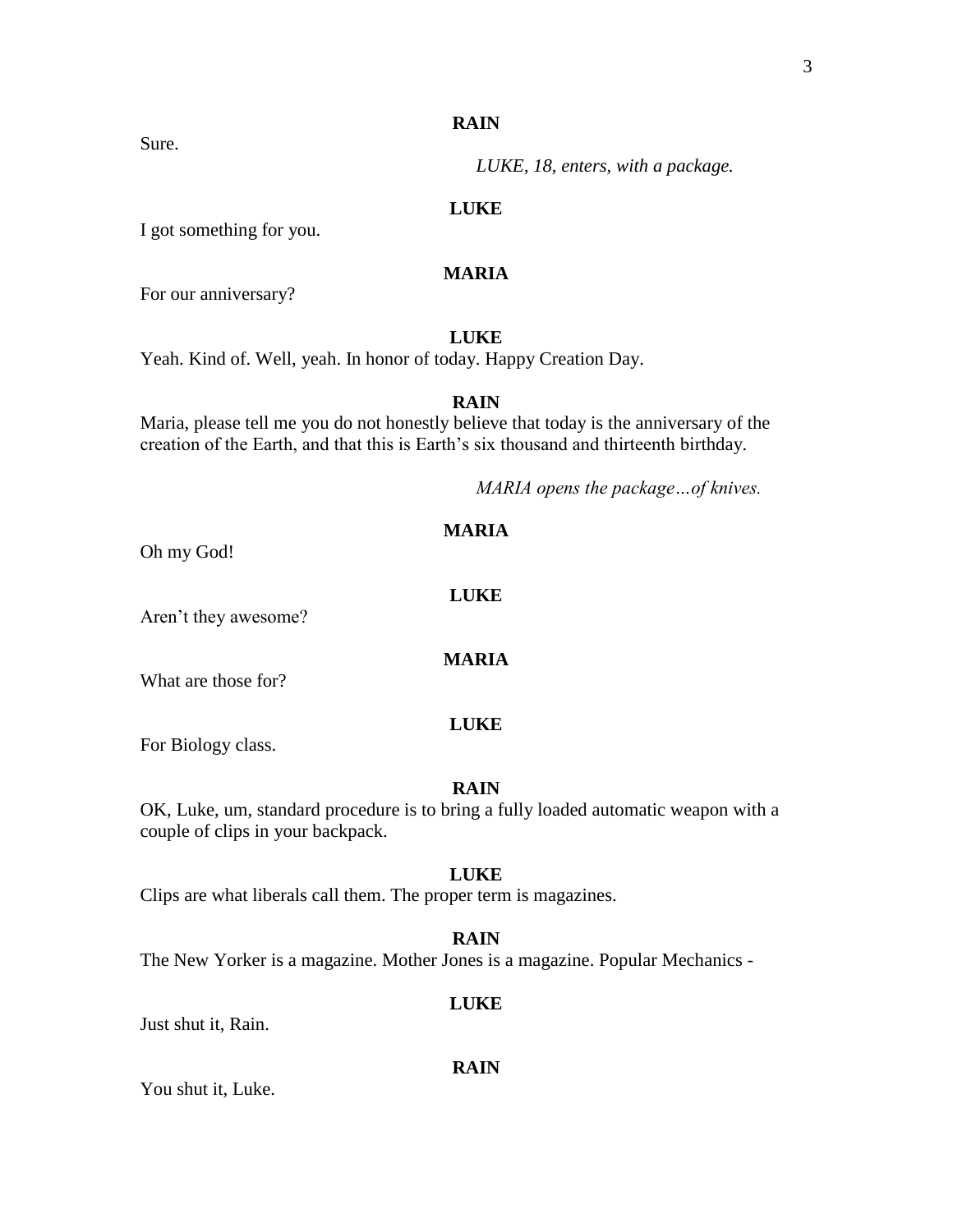**LUKE**

**RAIN**

Where did you get those?!

Jackson.

The sandwich guy?

**LUKE**

**MARIA**

He's righteous, Rain, all right?

But why -

**LUKE**

I told Jackson what we're gonna do. And he handed me these.

#### **RAIN**

You're gonna kill Mr. Wagner, too???

### **LUKE**

They're for the books. The walkout is one thing, but to make a really bold statement…we pass out the knives and everybody cuts out the chapter. Then we walk. A cut, a slash, then we're gone...

#### **RAIN**

You are so disgusting.

#### **LUKE**

No, Rain, the lies in that book are what's disgusting. Lucy? Turkana Boy? Ape-people who never existed?

### **RAIN**

If you were smart enough to understand the concepts of fossils and radiometric dating –

### **LUKE**

A couple of shoeboxes of bone fragments stuck together with silly putty and b.s. and twisted into godless shapes so teachers could refute the Word –

### **RAIN**

Why don't you just open your eyes?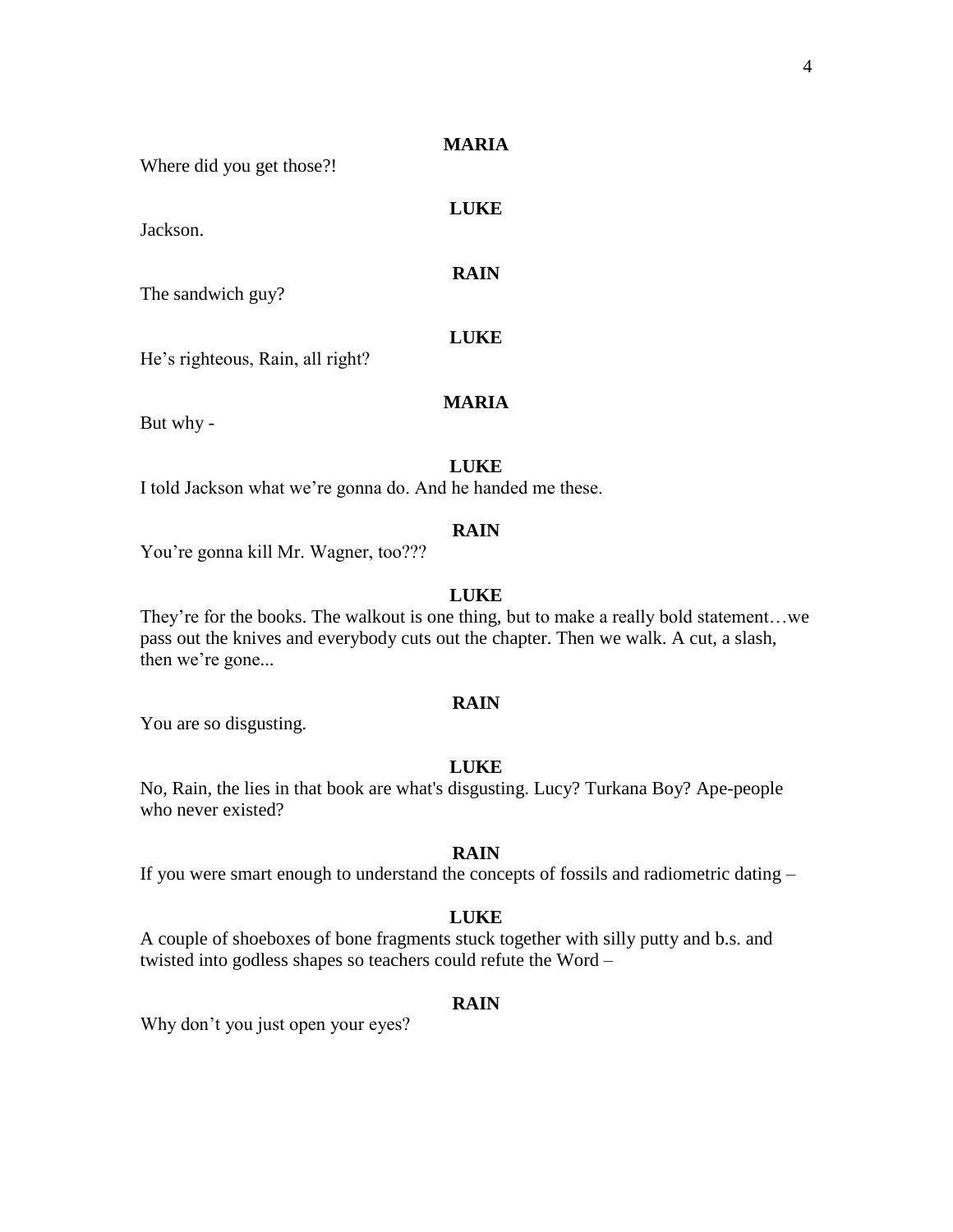#### **LUKE**

Second Peter, Chapter two. "There will be false teachers among you. They will secretly introduce destructive heresies, even denying the sovereign Lord. In their greed these teachers will exploit you with stories they have made up. Bold and arrogant these men are not afraid to slander celestial beings. They will be paid back with harm for the harm they have done."

### **RAIN**

You really need to get laid.

### **MARIA**

Rain!

### **RAIN**

Your virginity pledges have made you insane. Or stupid. You've been accepted to four top tier colleges, and you are going to walk out of AP Biology in some ridiculous Creation Day protest of Mr. Wagner teaching the Theory of Evolution?

#### **MARIA**

It's called "True Love Waits."

### **LUKE**

We're not the ones poisoning ourselves by sticking chunks of metal through our skin. Come on, Maria.

#### **MARIA**

You don't really believe that part of the book, do you?

### **RAIN**

So you took AP just so it would look good on your transcript?

### **MARIA**

You can't just forget everything we learned in Sunday School. Ms. Perkins and Dr. Hunter....we celebrated Creation Day every April 25th!

#### **RAIN**

We were like six then!

#### **LUKE**

I pray for you, Rain. I really do.

### **MARIA**

Maybe...maybe you are a little too pierced. Maybe that's it.

#### **RAIN**

What about your grade? You walk out of that class –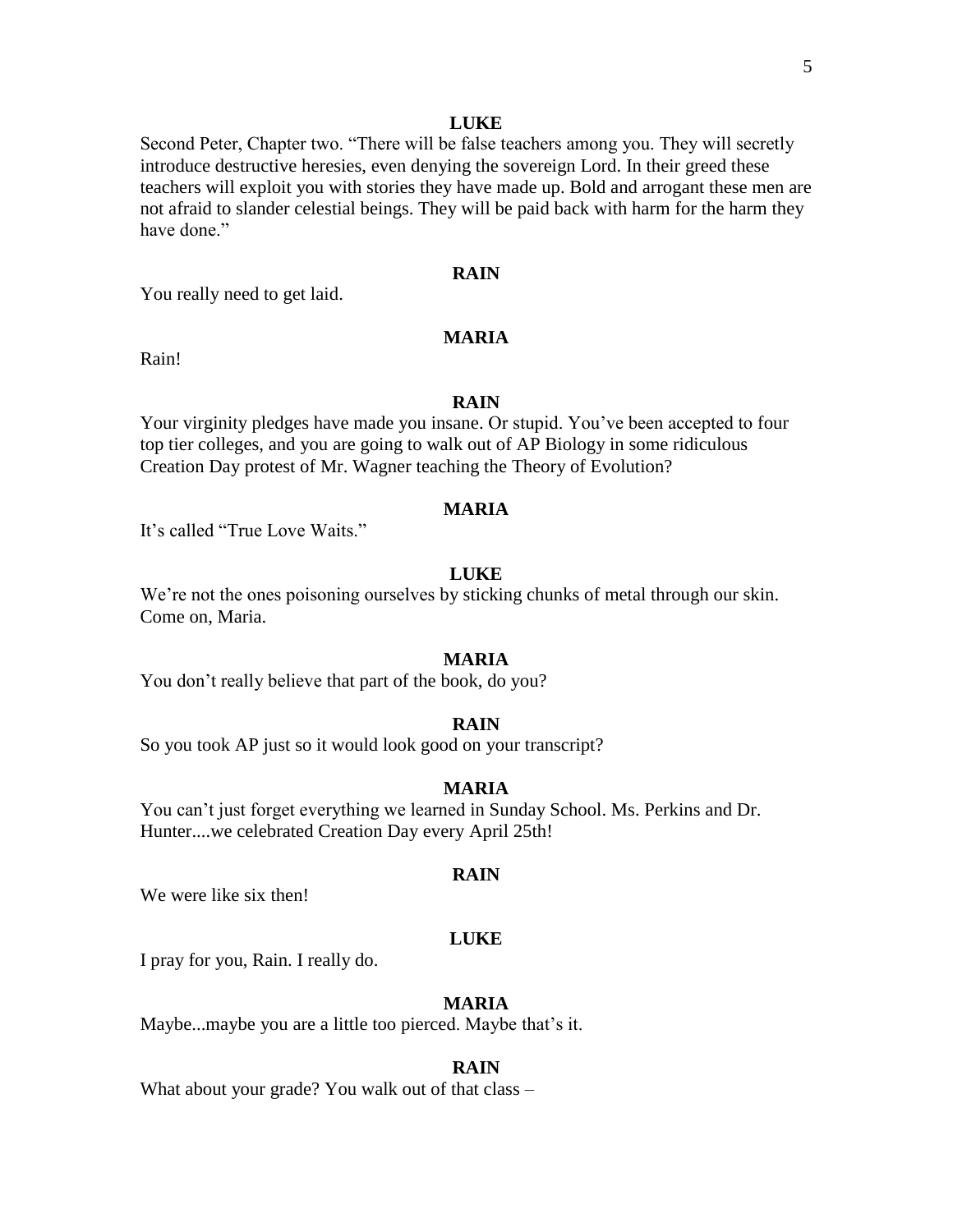I'm into college already.

### **RAIN**

Acceptances are conditional.

## **MARIA**

No they're not. Are they?

### **LUKE**

Why don't you go home and watch Ellen Degenerate or whatever you do.

### **RAIN**

Ripping some pages out of a book is not going to change the fact that it took billions of years to create the Earth as we know it. And anyone with any sense at all who can think for themselves knows it.

#### **LUKE**

Come on, Maria. It's time for class.

*LUKE hands Maria a knife.*

Happy Creation Day. And Happy Anniversary.

#### **RAIN**

How romantic.

#### **MARIA**

I don't want to cut any pages.

#### **LUKE**

We took a vow to uphold the Word. By any means necessary.

### **MARIA**

You said we'd walk out. You never said anything about –

### **LUKE**

I prayed hard on this.

#### **RAIN**

Since lunch started?

#### **LUKE**

You might not believe this, Rain, but I pray for you. Every week since seventh grade when you stopped coming and I figured out that you were...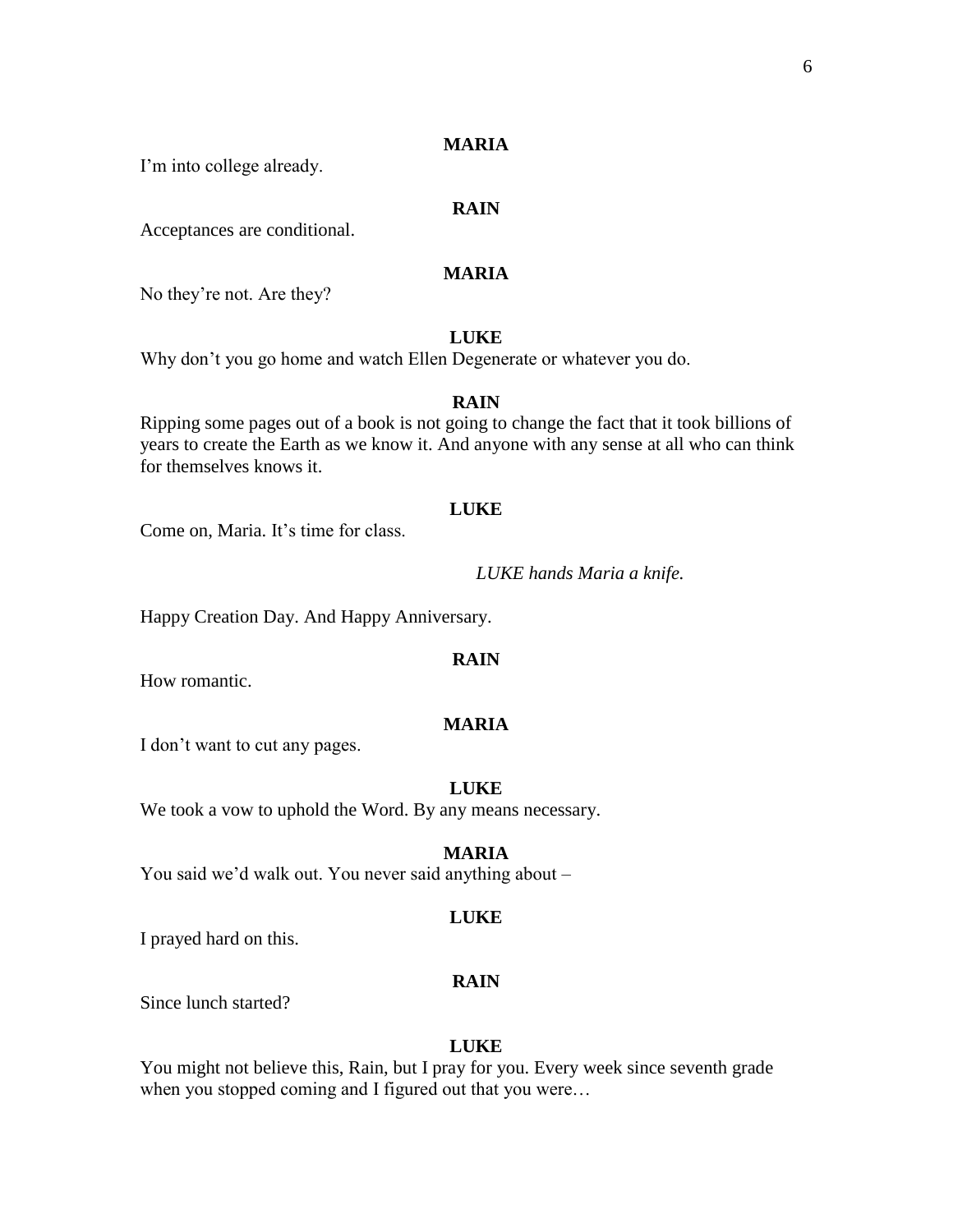### **RAIN**

That I was what?

# **LUKE**

And I have prayed ever since that you would come back. Believe it or not.

### **RAIN**

I don't need your prayers. Nor do I want them.

### **LUKE**

**RAIN**

**LUKE**

**RAIN**

**LUKE**

Come on, Maria. Those pages violate The Word.

*MARIA begins to leave with LUKE.*

Metal chunks.

Maria's pierced, too, Luke.

Huh?

You know...down there?

What the - ?

I am not!

**LUKE**

**MARIA**

What are you doing getting pierced? ANSWER ME!!

### **RAIN**

Yeah, Maria, and especially down there?

#### **MARIA**

I am not! RAIN!!

### **RAIN**

Just kidding. But you wondered. So I guess true love really does wait.

#### **LUKE**

If you ever…If You Ever…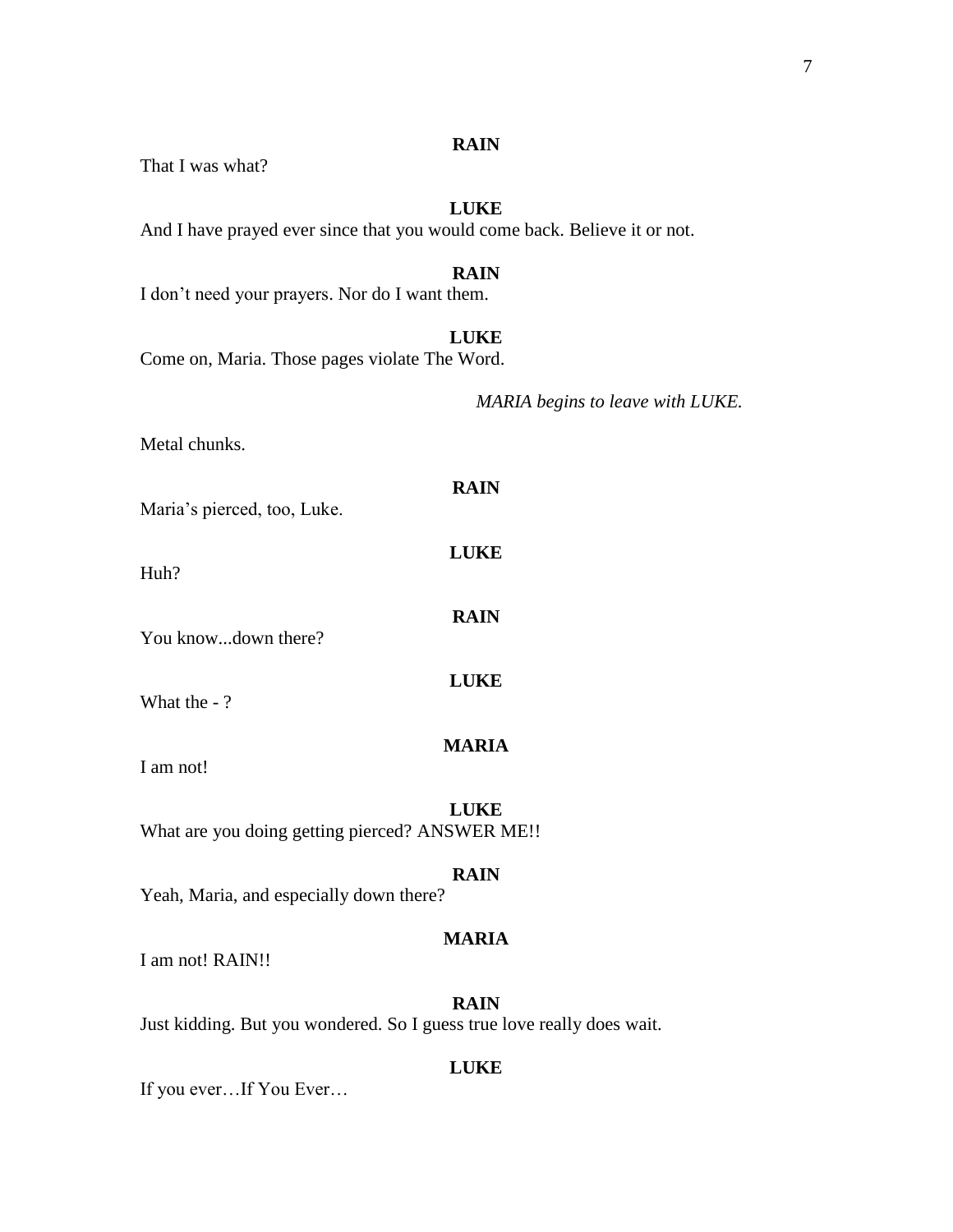### **RAIN**

If she ever whats, Luke?

### **LUKE**

It's time. Let's do this!

**RAIN**

Try and cut my book. I'd like to see you try. Here. Lucy, Turkana Boy. Here they are. Take 'em out. COME ON, TAKE 'EM OUT!

> *RAIN tries to take the package of knives away from LUKE. In the struggle, her hand is cut.*

### **RAIN**

**MARIA**

**LUKE**

**MARIA**

**RAIN**

Ow.

Oh my God!!

Why did you do that?

Oh my God! Rain, are you OK?

I'm fine.

**MARIA**

Oh my God! Oh my God!

#### **RAIN**

I'm fine. I just need a towel or something. Anything.

*RAIN puts her hand inside the book in a weird attempt to heal it.*

Go. I'm fine.

#### **LUKE**

I'm sorry! I'm sorry!

#### **RAIN**

I said I'm fine. Just GO! Both of you!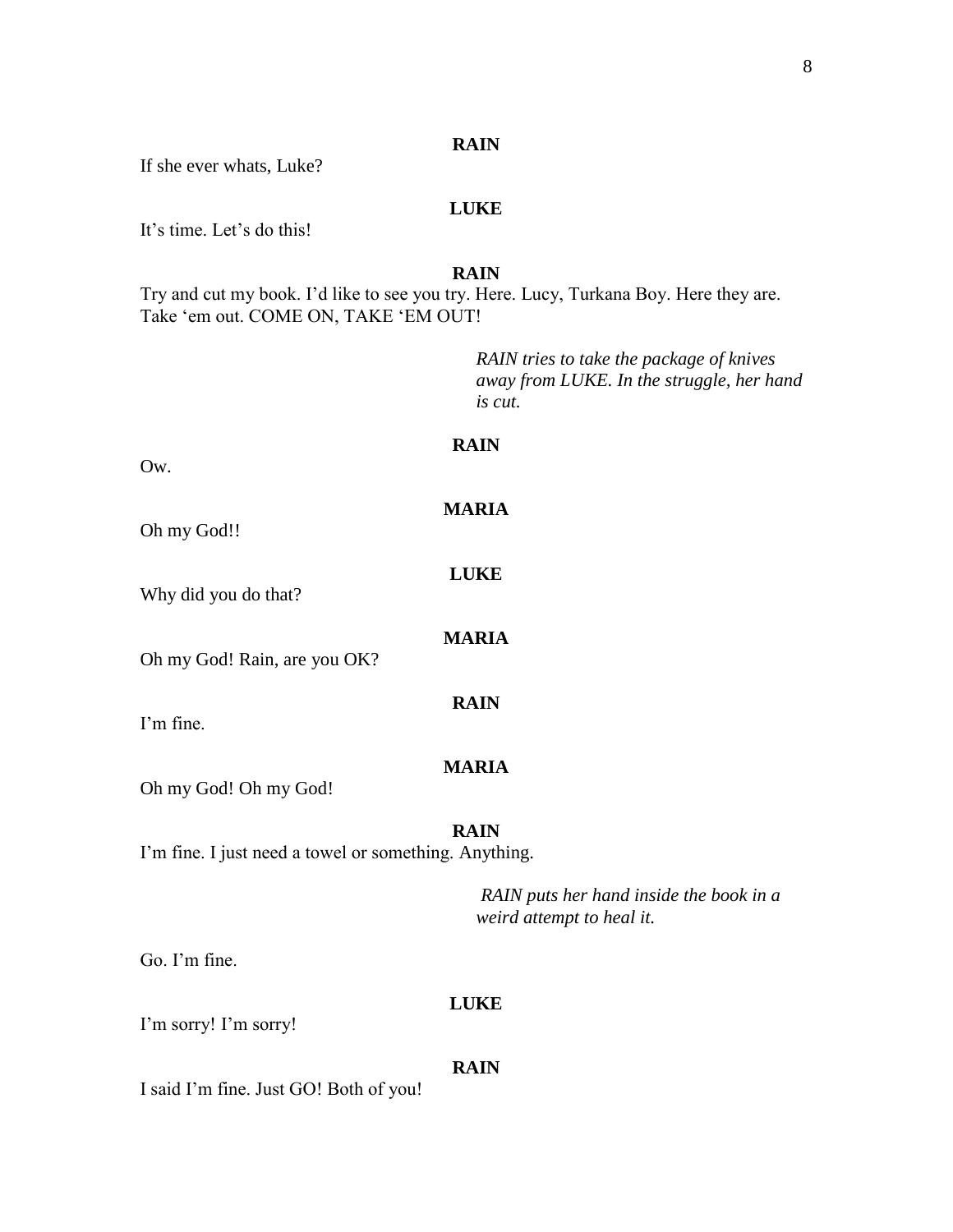|                                                     | <b>MARIA</b>                                                 |  |
|-----------------------------------------------------|--------------------------------------------------------------|--|
| (after a pause, to LUKE) Get out of here.           |                                                              |  |
| Maria, come on!                                     | <b>LUKE</b>                                                  |  |
| Get out of here!!!!                                 | <b>MARIA</b>                                                 |  |
| Come on, Maria! You promised!                       | <b>LUKE</b>                                                  |  |
| No.                                                 | <b>MARIA</b>                                                 |  |
| Two years, Maria!                                   | <b>LUKE</b>                                                  |  |
| (to RAIN) Let me see your hand.                     | <b>MARIA</b>                                                 |  |
| Maria!                                              | <b>LUKE</b>                                                  |  |
| <b>GO TO HELL!!</b>                                 | <b>MARIA</b>                                                 |  |
|                                                     | LUKE storms away. MARIA takes the<br>ribbon out of her hair. |  |
| All I have is this ribbon. We can go to the nurse - |                                                              |  |
| No, this is fine.                                   | <b>RAIN</b>                                                  |  |
| Are you sure?                                       | <b>MARIA</b>                                                 |  |
| Yeah.                                               | <b>RAIN</b>                                                  |  |
| Let me see.                                         | <b>MARIA</b>                                                 |  |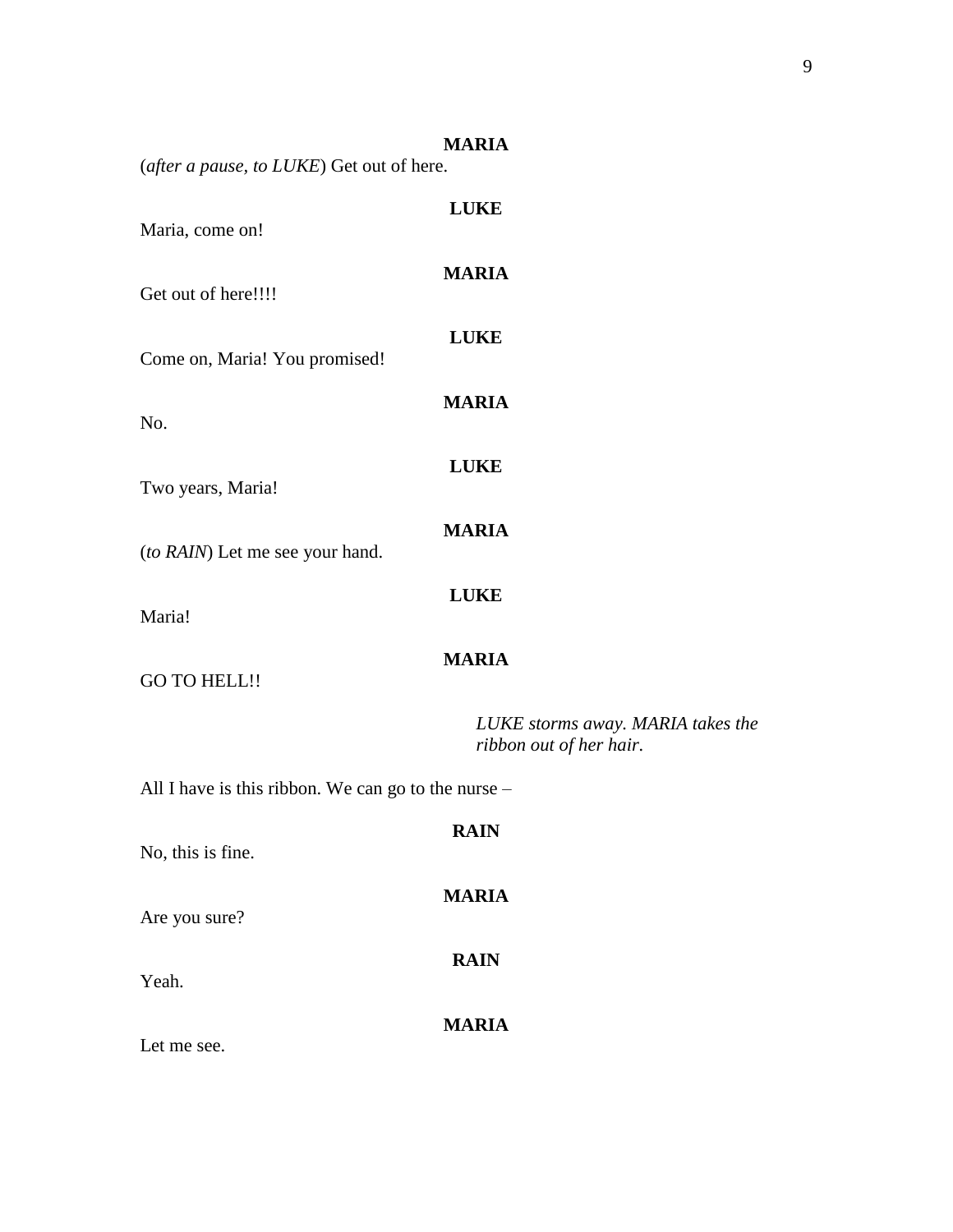| <b>MARIA</b><br>Let me see it!                                                                  |  |  |
|-------------------------------------------------------------------------------------------------|--|--|
| <b>RAIN</b><br>See. Not so bad.                                                                 |  |  |
| A bell rings.                                                                                   |  |  |
| Time for class.                                                                                 |  |  |
| <b>MARIA</b><br>That's just the end-of-lunch bell. We still have a few minutes.                 |  |  |
| <b>RAIN</b><br>You want this apple?                                                             |  |  |
| <b>MARIA</b><br>No, you have it.                                                                |  |  |
| <b>RAIN</b><br>Look, you didn't eat.                                                            |  |  |
| <b>MARIA</b><br>I told you -                                                                    |  |  |
| <b>RAIN</b><br>No, I understand, I just meant never mind. I'm not going to tell you what to do. |  |  |
| RAIN eats an apple.                                                                             |  |  |
| It's really good. It's organic. So you're not gonna walk out?                                   |  |  |

It just...it wouldn't be fair to Mr. Wagner.

# **RAIN**

No. So...I guess your big date with Luke...

# **MARIA**

Yeah.

**RAIN**

Sorry.

# **RAIN**

It's fine.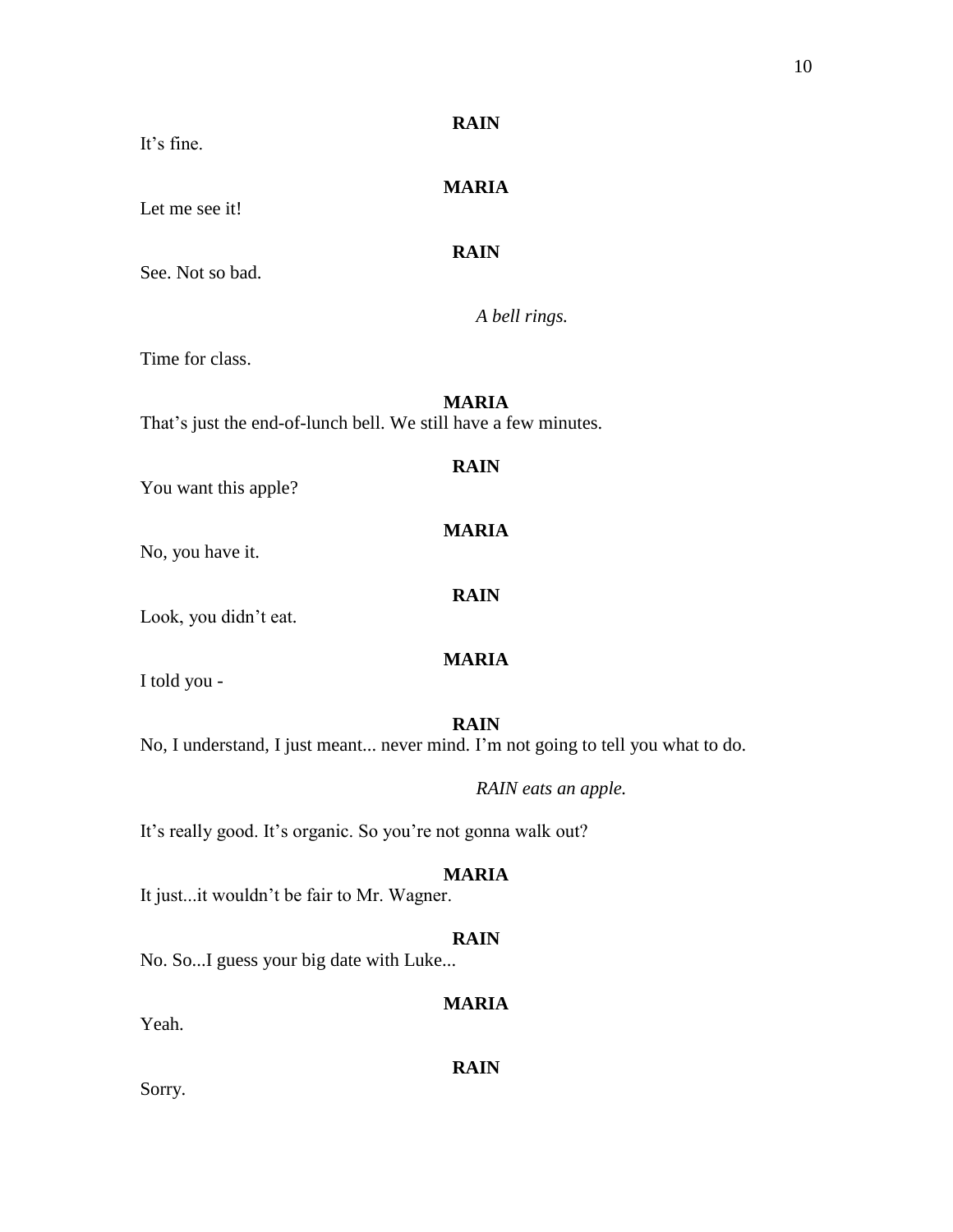| It's not your fault.                                              |                                                                                                   |
|-------------------------------------------------------------------|---------------------------------------------------------------------------------------------------|
| No, but                                                           | <b>RAIN</b>                                                                                       |
| Whatever.                                                         | <b>MARIA</b>                                                                                      |
| Bang. I don't know. Maybe we could call it Bang Day or something. | <b>RAIN</b><br>After they walk outwe should have our own celebration. We should celebrate the Big |
| Bang Day?                                                         | <b>MARIA</b>                                                                                      |
| Sure. Do you ever think about the Big Bang?                       | <b>RAIN</b>                                                                                       |
| I try not to.                                                     | <b>MARIA</b>                                                                                      |
| You should.                                                       | <b>RAIN</b>                                                                                       |
| I've kind of avoided it all these years.                          | <b>MARIA</b>                                                                                      |
| Yeah. It'scomplicated.                                            | <b>RAIN</b>                                                                                       |
| Yeah.                                                             | <b>MARIA</b>                                                                                      |
| And a little scary at first.                                      | <b>RAIN</b>                                                                                       |
| Yeah.                                                             | <b>MARIA</b>                                                                                      |
| But it's also really exciting. And beautiful.                     | <b>RAIN</b>                                                                                       |
|                                                                   | <b>MARIA</b>                                                                                      |

You seem like you know a lot about the Big Bang.